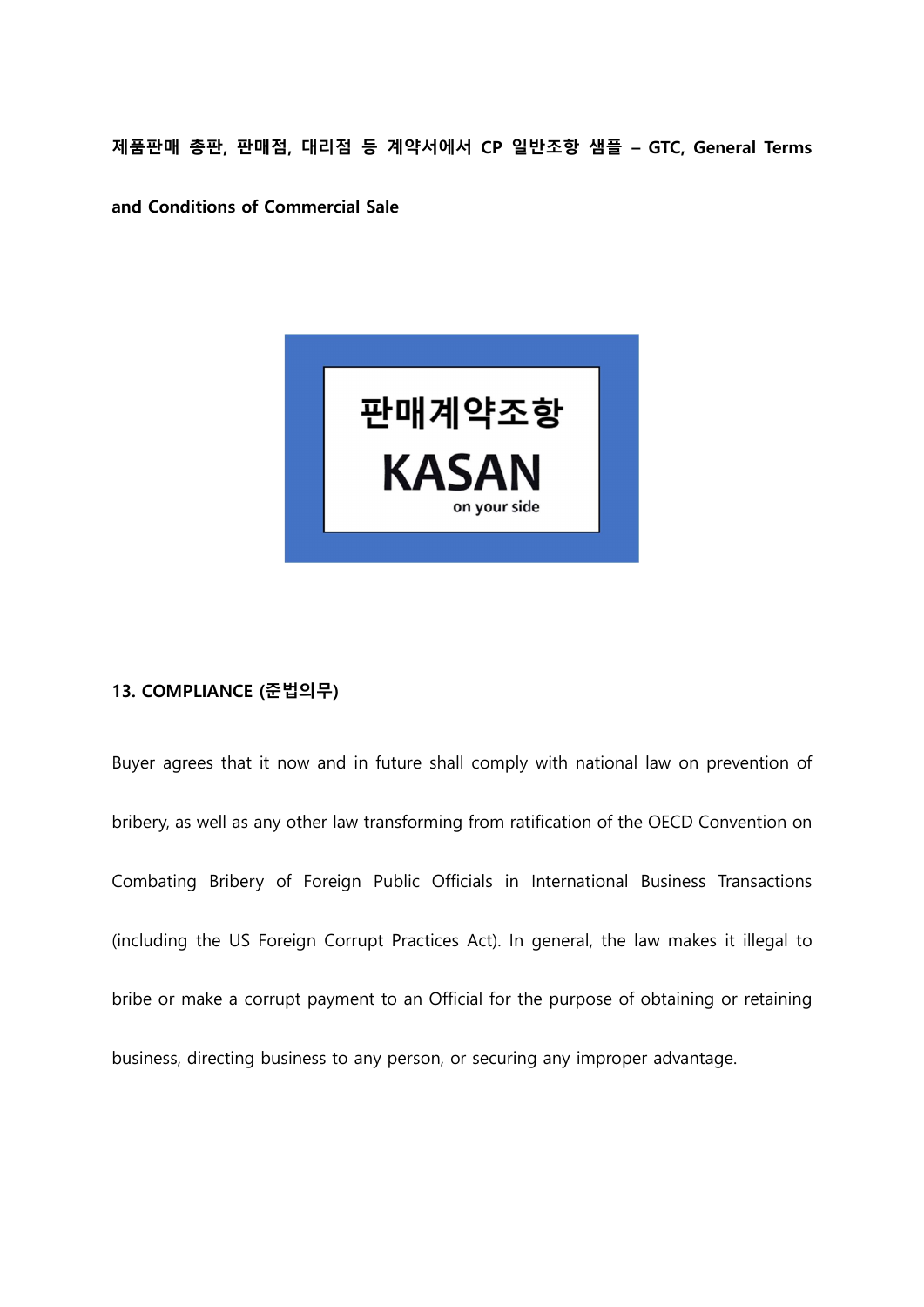[구매자는 뇌물 방지에 관한 국내법 뿐만 아니라 국제 비즈니스 거래(미국 해외부패방지 법 등) 외국 공무원의 뇌물금지 OECD 협약을 포함하는 관련 법률을 준수해야 한다는 것 에 동의한다. 일반적으로, 이러한 법률은 사업상 부당한 이득을 얻거나, 거래를 성사시키 거나, 부적절한 권리를 취득할 목적으로 공무원에 대하여 금전을 지급하는 것이 불법임 을 명시하고 있다.]

Buyer's failure to comply with any provision of this section is grounds for immediate termination of any Agreement by Seller (or its respective affiliates), without Seller' incurring any liability towards Buyer. In the event of such termination, (i) Seller shall be under no obligation to supply any Product to Buyer, (ii) Buyer shall be responsible for and indemnify Seller for any damages, claims, penalties or other losses (including attorneys' fees) that may be asserted against or incurred by Seller as a result of Buyer's breach of this section; and (iii) Seller shall be entitled to any other remedies available at law or in equity. The terms and conditions of this section shall survive any expiration or termination of this Agreement.

[구매자가 본 조항을 위반하는 경우, 판매자(또는 해당 계열사)는 구매자에 대한 어떠한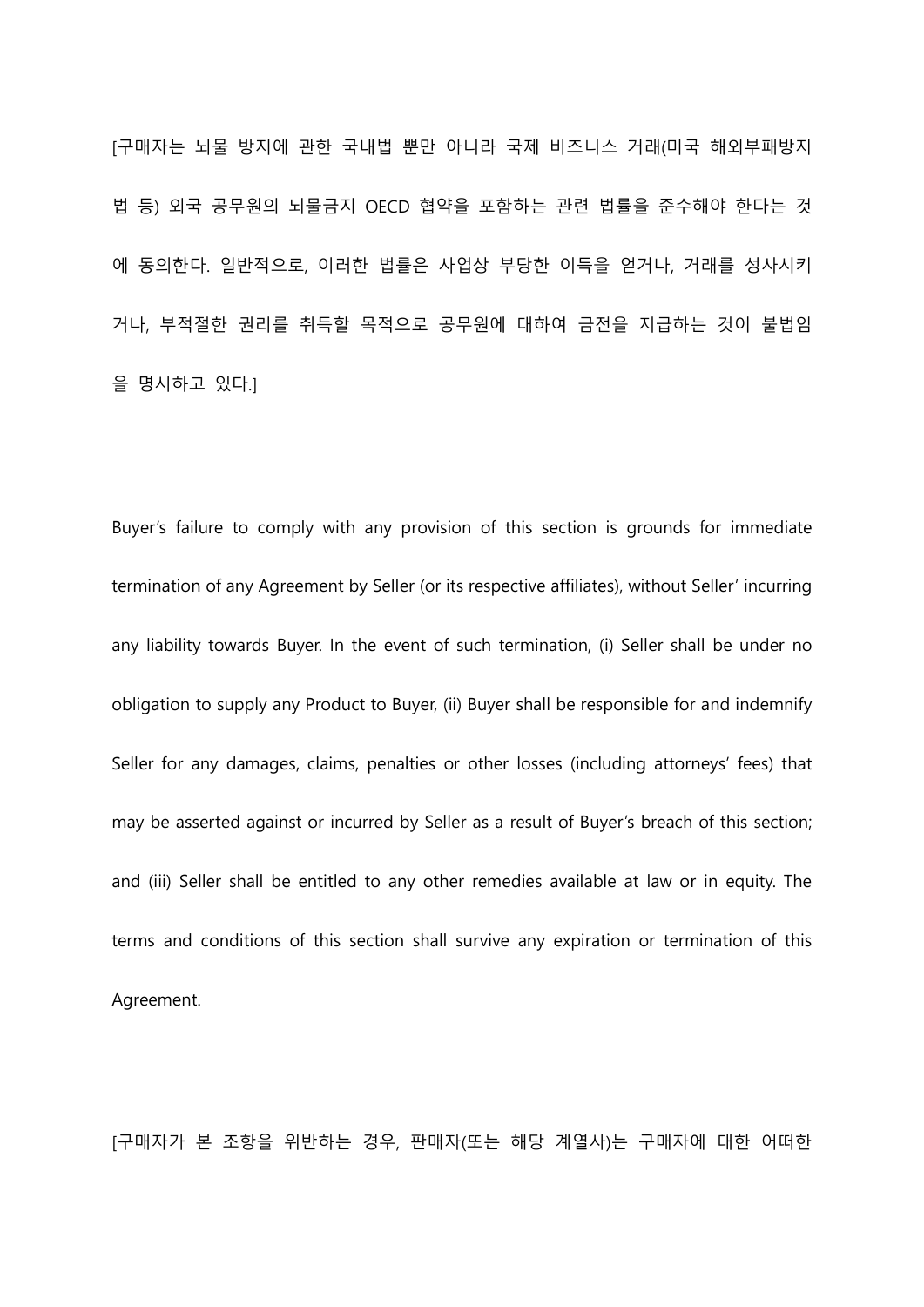책임 없이 본 계약을 즉시 해지할 수 있다. 계약 해지 의 경우, (i) 판매자는 구매자에 대 하여 어떠한 제품 공급의 의무를 가지지 아니하고 (ⅱ) 구매자는 구매자의 본 조항 위반 에 따라 판매자에게 발생되는 책임 및 손해, 클레임, 벌금 또는 기타 손실 (변호사 비용 포함 )을 배상하여야 하며, (iii) 판매자는 관련 법령 또는 이와 동등한 범위 내에서 가질 수 있는 다른 구제수단을 행사할 수 있는 권리가 있다. 본 조항은 본 계약의 만기 또는 해지 이후에도 유효하다.]

Seller will only do business with those companies that respect the law and adhere to ethical standards and principles. Should Seller receive any information to the contrary, Seller will inform and Buyer agrees to cooperate and provide whatever information is necessary to allow Seller to decide whether there is any basis to any allegation received and whether the Agreement should continue. Such information includes, but is not limited to, books, records, documents, or other files.

[판매자는 법을 존중하고 윤리적 기준과 원칙을 준수하는 기업과 거래할 것이다. 판매자 는 이와 반대되는 어떠한 정보를 받는 경우, 판매자는 구매자에게 이에 대하여 통보할 것이며, 구매자는 판매자가 계약을 계속 유지할지 여부를 결정하는데 필요한 모든 정보